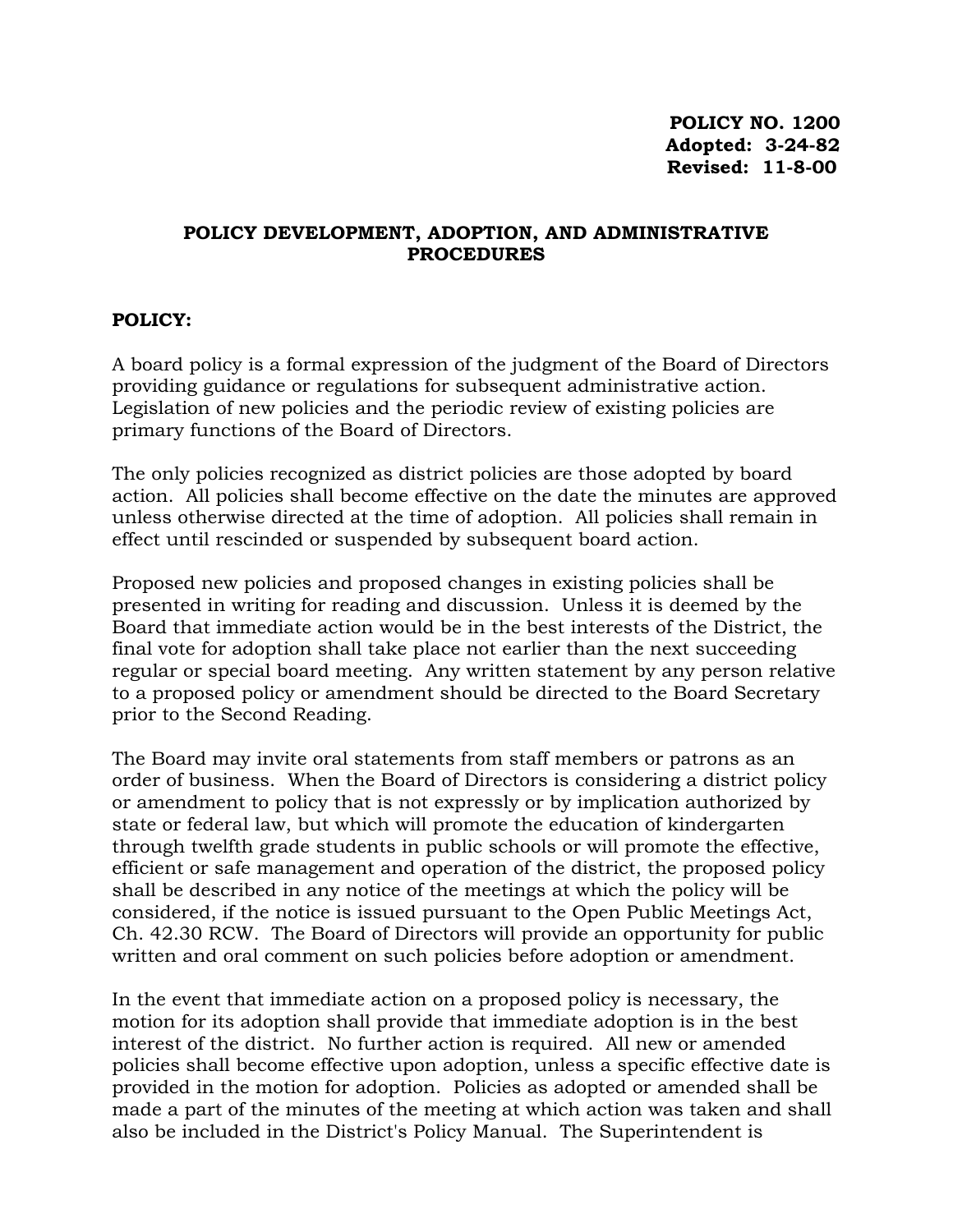authorized to act on behalf of the District in areas where there is no applicable statute or board policy. The Superintendent shall develop such administrative procedures as are necessary to ensure consistent implementation of policies adopted by the Board.

Legal References:

RCW 28A.320.010 Corporate powers RCW 28A.320.040 Directors--Bylaws